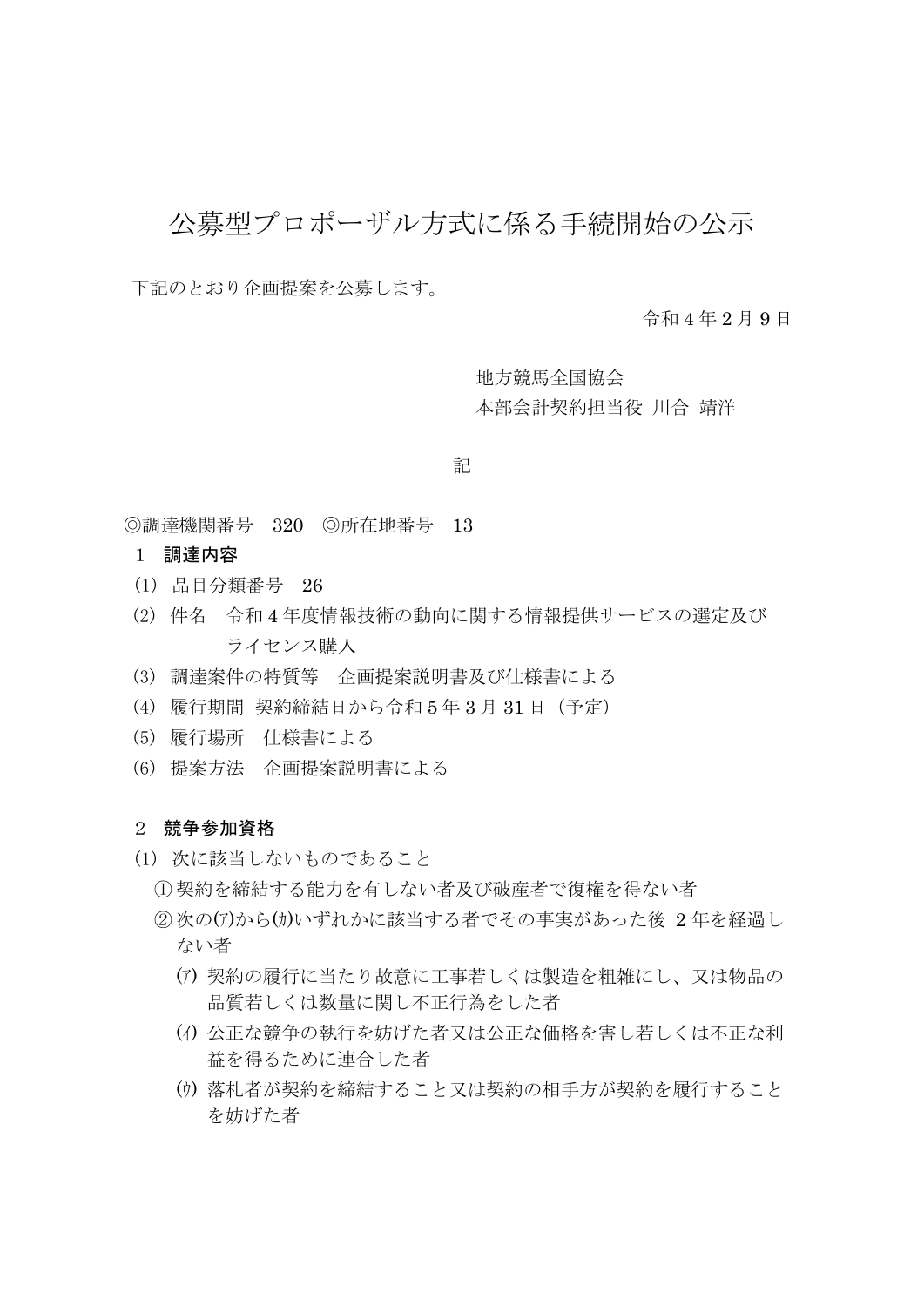- (エ) 監督又は検査の実施に当たり職員の職務の執行を妨げた者
- (オ) 正当な理由がなくて契約を履行しなかった者
- (カ) 「暴力団による不当な行為の防止等に関する法律(平成 3 年法律第 77 号)」に基づくところの暴力団及びその構成員が経営・運営に関与 していないこと
- (キ) 上記の(ア)から(カ)のいずれかに該当する事実があった後 2 年を経過し ない者を契約の履行に当たり、代理人、支配人、その他の使用人とし て使用した者であること
- (2) 令和 1・2・3 年度 (平成 31・32・33 年度) 農林水産省競争参加資格 (全 省庁統一資格)の「物品の販売」の A 又は B の等級に格付けされた者で あること
- (3) 過去に、同種又は類似の業務の実績があること
- (4) 企画提案説明書の交付を受けた者であること

## 3 提案書の提出場所等

- (1) 企画提案説明書の交付場所及び問い合わせ先 〒106-8639 東京都港区麻布台 2 丁目 2 番 1 号 地方競馬全国協会 システム事業部 情報課(電話 03-3583-6109) メールアドレス joho@nar.keiba.go.jp
- (2) 企画提案説明書の交付方法 上記 3 の(1)にて交付する。 交付を受ける際には、必ず事前に電話連絡を行うこと(日時を調整し実施 する)
- (3) 企画提案説明書の交付期間 令和 4 年 2 月 9 日(水)から令和 4 年 3 月 22 日(火)までの土日祝日を 除く午前10時から午後4時まで(正午から午後1時を除く)
- (4) 提案書の提出期限 令和 4 年 3 月 22 日(火)午後 4 時 地方競馬全国協会 システム事業部 情報課 あて
- 4 その他
	- (1) 契約手続において使用する言語及び通貨 日本語及び日本国通貨
	- (2) 契約保証金 免除
	- (3) プレゼンテーション 企画提案説明書に示す方法により実施する。